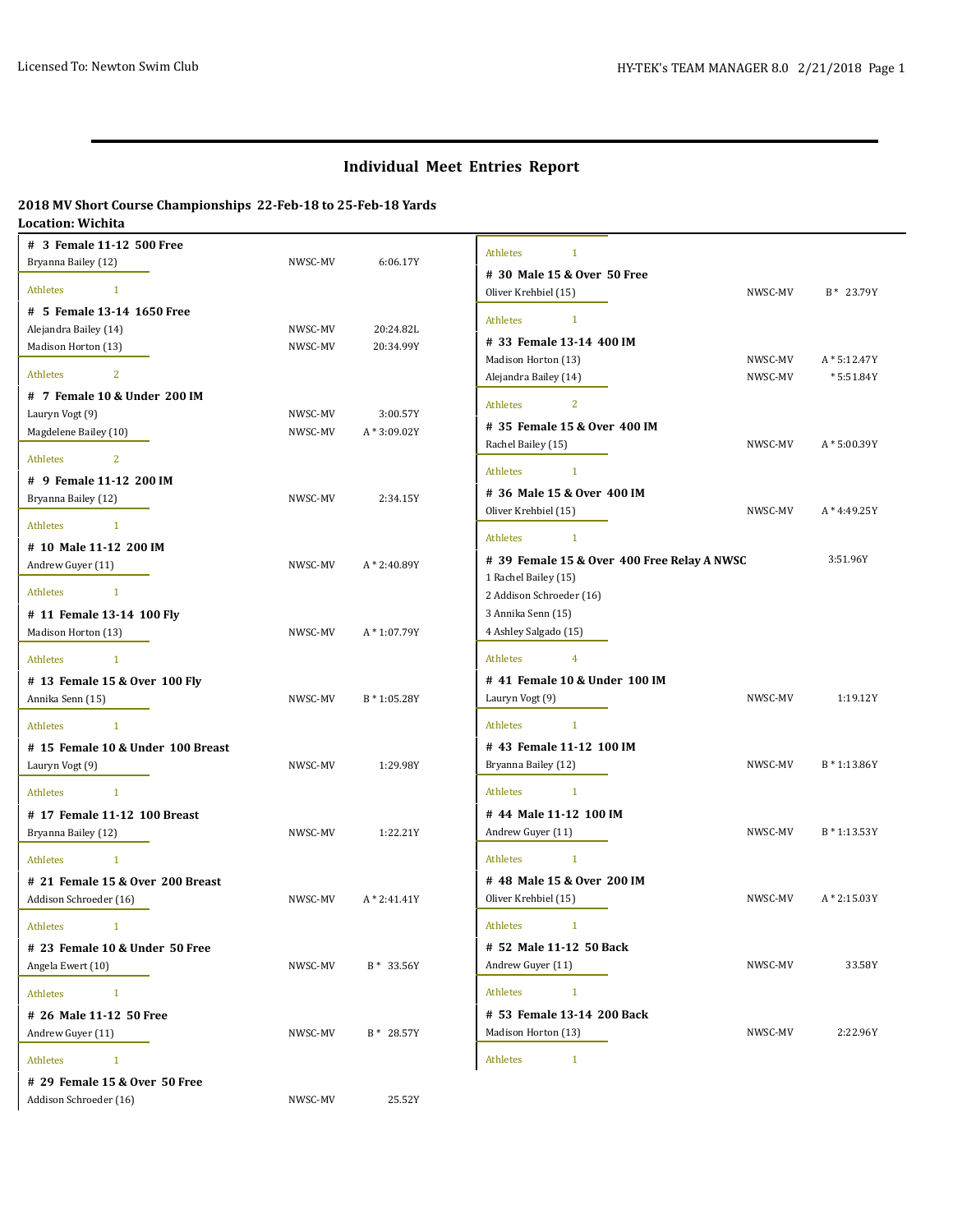## **Individual Meet Entries Report**

| # 55 Female 15 & Over 200 Back                           |                    |                            | Angela Ewert (10)                                 | NWSC-MV | $A * 2:43.21Y$ |
|----------------------------------------------------------|--------------------|----------------------------|---------------------------------------------------|---------|----------------|
| Addison Schroeder (16)                                   | NWSC-MV            | 2:19.45Y                   | $\overline{2}$<br>Athletes                        |         |                |
| Rachel Bailey (15)                                       | NWSC-MV            | $B * 2:22.54Y$             |                                                   |         |                |
| 2<br>Athletes                                            |                    |                            | # 85 Female 11-12 200 Free<br>Bryanna Bailey (12) | NWSC-MV | 2:13.64Y       |
| # 57 Female 10 & Under 100 Free                          |                    |                            |                                                   |         |                |
| Lauryn Vogt (9)                                          | NWSC-MV            | 1:08.75Y                   | Athletes<br>$\mathbf{1}$                          |         |                |
| Athletes<br>$\mathbf{1}$                                 |                    |                            | # 87 Female 13-14 200 Free<br>Madison Horton (13) | NWSC-MV | $B * 2:11.26Y$ |
| # 59 Female 11-12 100 Free                               |                    |                            |                                                   |         |                |
| Bryanna Bailey (12)                                      | NWSC-MV            | B * 1:02.84Y               | Athletes<br>$\mathbf{1}$                          |         |                |
| $\mathbf{1}$<br>Athletes                                 |                    |                            | # 90 Male 15 & Over 200 Free                      |         |                |
| # 61 Female 13-14 100 Free                               |                    |                            | Oliver Krehbiel (15)                              | NWSC-MV | $A * 1:57.62Y$ |
| Madison Horton (13)                                      | NWSC-MV            | B * 58.95Y                 | $\mathbf{1}$<br>Athletes                          |         |                |
| Alejandra Bailey (14)                                    | NWSC-MV            | $B * 1:00.31Y$             | # 91 Female 10 & Under 50 Fly                     |         |                |
| 2<br>Athletes                                            |                    |                            | Lauryn Vogt (9)                                   | NWSC-MV | 34.42Y         |
|                                                          |                    |                            | Athletes<br>$\mathbf{1}$                          |         |                |
| # 63 Female 15 & Over 100 Free<br>Addison Schroeder (16) | NWSC-MV            | 56.14Y                     | # 95 Female 13-14 200 Fly                         |         |                |
| Annika Senn (15)                                         | NWSC-MV            | B * 57.12Y                 | Alejandra Bailey (14)                             | NWSC-MV | $A * 2:33.11Y$ |
| 2<br><b>Athletes</b>                                     |                    |                            | <b>Athletes</b><br>$\mathbf{1}$                   |         |                |
|                                                          |                    |                            | # 97 Female 15 & Over 200 Fly                     |         |                |
| # 64 Male 15 & Over 100 Free<br>Oliver Krehbiel (15)     | NWSC-MV            | B * 52.44Y                 | Annika Senn (15)                                  | NWSC-MV | $A * 2:31.55Y$ |
|                                                          |                    |                            | Athletes<br>$\mathbf{1}$                          |         |                |
| $\mathbf{1}$<br>Athletes                                 |                    |                            | # 99 Female 10 & Under 100 Back                   |         |                |
| # 65 Female 10 & Under 100 Fly                           |                    |                            | Magdelene Bailey (10)                             | NWSC-MV | $B * 1:27.09Y$ |
| Magdelene Bailey (10)                                    | NWSC-MV            | 1:31.37Y                   |                                                   |         |                |
| $\mathbf{1}$<br>Athletes                                 |                    |                            | $\mathbf{1}$<br>Athletes                          |         |                |
| # 66 Male 10 & Under 100 Fly                             |                    |                            | #101 Female 11-12 100 Back                        |         |                |
| James Guyer (8)                                          | NWSC-MV            | $A * 1:38.61Y$             | Bryanna Bailey (12)                               | NWSC-MV | 1:09.45Y       |
| $\mathbf{1}$<br>Athletes                                 |                    |                            | $\mathbf{1}$<br>Athletes                          |         |                |
| # 71 Female 15 & Over 100 Breast                         |                    |                            | #102 Male 11-12 100 Back                          |         |                |
| Addison Schroeder (16)                                   | NWSC-MV            | 1:12.91Y                   | Andrew Guyer (11)                                 | NWSC-MV | 1:11.22Y       |
| $\mathbf{1}$<br>Athletes                                 |                    |                            | $\mathbf{1}$<br>Athletes                          |         |                |
| # 75 Female 13-14 500 Free                               |                    |                            | #105 Female 15 & Over 100 Back                    |         |                |
| Alejandra Bailey (14)                                    | NWSC-MV            | $B * 5:47.51Y$             | Addison Schroeder (16)                            | NWSC-MV | B * 1:05.32Y   |
|                                                          |                    |                            | Rachel Bailey (15)                                | NWSC-MV | B * 1:07.30Y   |
| Athletes<br>$\mathbf{1}$                                 |                    |                            | $\overline{2}$<br>Athletes                        |         |                |
| #77 Female 15 & Over 500 Free                            |                    |                            | #107 Female 10 & Under 50 Breast                  |         |                |
| Rachel Bailey (15)<br>Annika Senn (15)                   | NWSC-MV<br>NWSC-MV | 4:48.90L<br>$A * 5:35.36Y$ | Lauryn Vogt (9)                                   | NWSC-MV | 41.31Y         |
|                                                          |                    |                            | Athletes<br>$\mathbf{1}$                          |         |                |
| $\overline{2}$<br>Athletes                               |                    |                            |                                                   |         |                |
| #78 Male 15 & Over 500 Free                              |                    |                            |                                                   |         |                |
| Oliver Krehbiel (15)                                     | NWSC-MV            | $A * 5:19.89Y$             |                                                   |         |                |
| Athletes<br>$\mathbf{1}$                                 |                    |                            |                                                   |         |                |
| # 83 Female 10 & Under 200 Free                          |                    |                            |                                                   |         |                |
| Lauryn Vogt (9)                                          | NWSC-MV            | 2:35.54Y                   |                                                   |         |                |